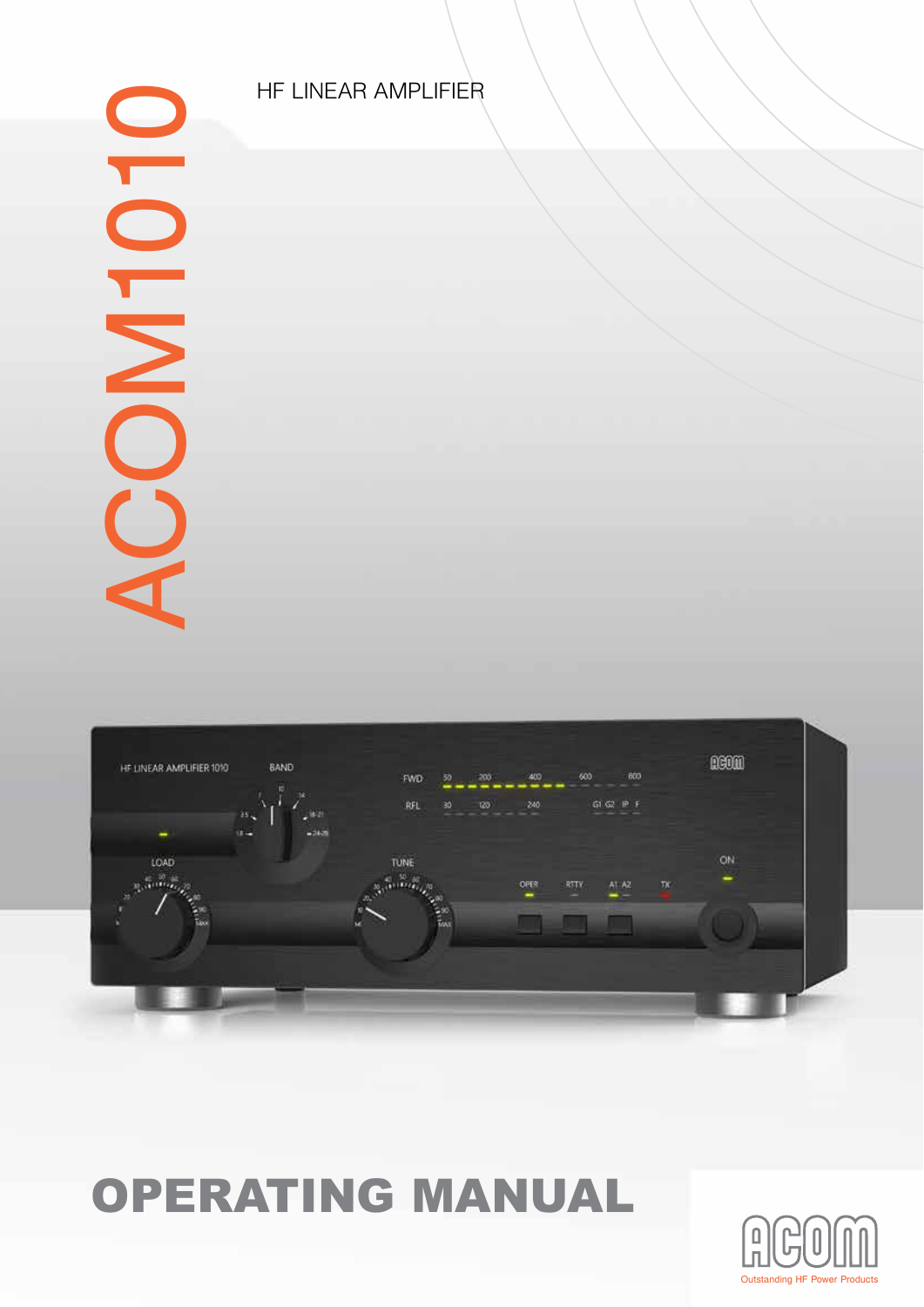## **Table of Contents**

| I. GENERAL INFORMATION 3                            |  |
|-----------------------------------------------------|--|
|                                                     |  |
|                                                     |  |
|                                                     |  |
|                                                     |  |
| 1-5. Safety Considerations, Explicit Definitions  4 |  |
|                                                     |  |
|                                                     |  |
|                                                     |  |
|                                                     |  |
|                                                     |  |
| 3. POWER ON, CONTROLS AND INDICATORS  8             |  |
|                                                     |  |
|                                                     |  |
|                                                     |  |
|                                                     |  |
|                                                     |  |
|                                                     |  |
|                                                     |  |
|                                                     |  |
|                                                     |  |
|                                                     |  |
|                                                     |  |
|                                                     |  |
|                                                     |  |
|                                                     |  |
|                                                     |  |
|                                                     |  |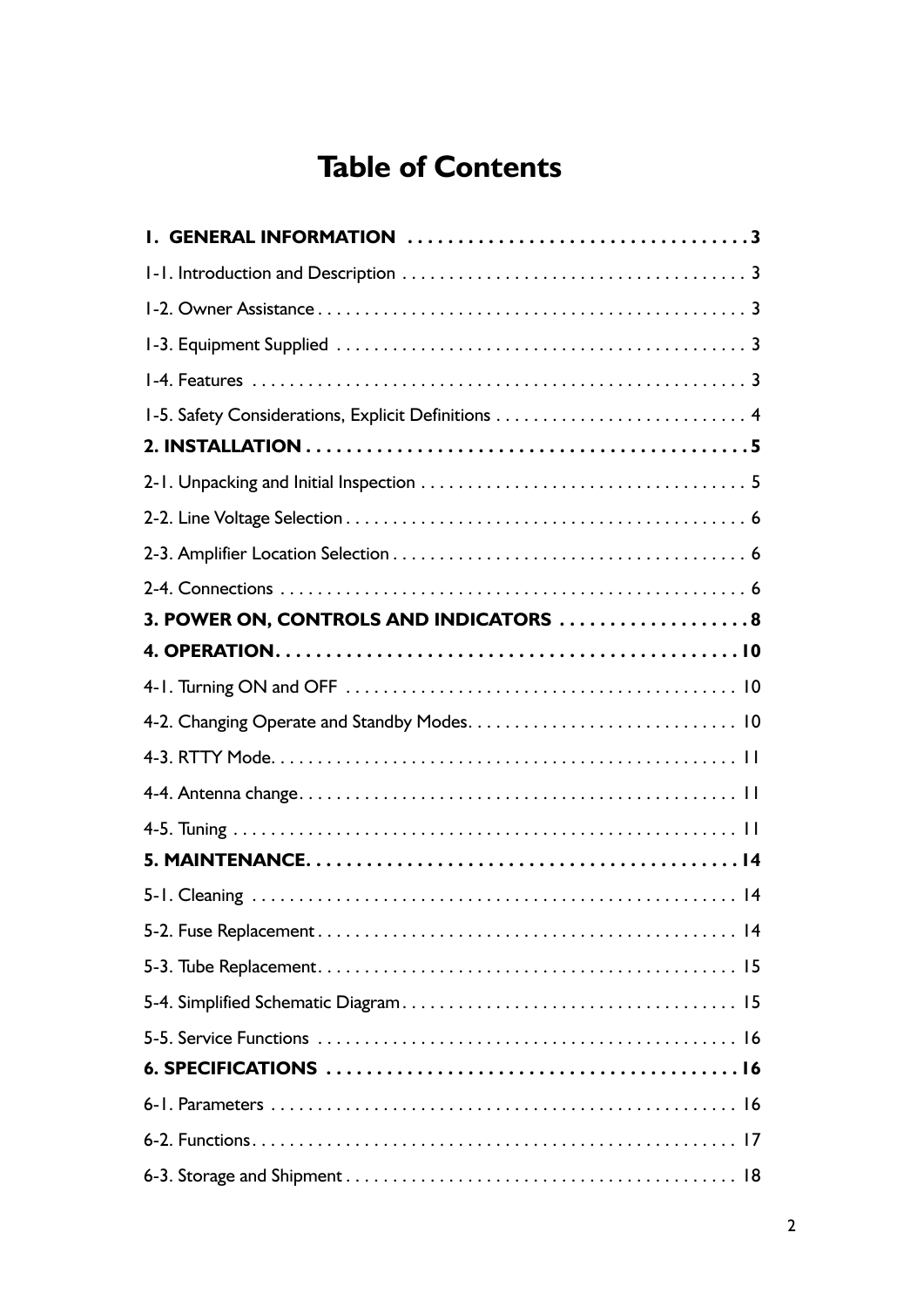### **1. GENERAL INFORMATION**

Congratulations on purchasing one of the finest HF amplifiers in the world today. ACOM is pleased that you have chosen one of our products, and we will endeavor to provide you with the information and support you need to enjoy your purchase for many years. We urge you to read all of the following materials before you embark on operating your new amplifier.

### **1-1. Introduction and Description**

This manual explains the installation, operation, and maintenance of the ACOM1010 HF linear amplifier.

The ACOM1010 is a self-contained linear amplifier that covers all amateur bands, from 1.8 through 29.7 MHz. It provides over 700 W PEP of output power (or 500 W in continuous-duty operation) with less than 60 W of drive. The amplifier is designed to tolerate VSWR levels of up to 3:1 throughout its operating range, and tuning is simplified by ACOM's exclusive True Resistance Indicator (TRI). Also, a built-in antenna selector switch with two outputs is included to provide instant choice of antennas. Importantly, a variety of system parameters are continuously monitored and available to the operator to assure safe and efficient amplifier operation.

### **1-2. Owner Assistance**

If technical or operating assistance is needed, your local dealer should be contacted first. In the unlikely event you need further information, you may get in touch with ACOM by facsimile, telephone, email or standard mail. Fax:  $+35929209656$ ; telephone:  $+35929209780$ ; e-mail: acom@mail.orbitel.bg; acom@acom-bg.com; standard mail: ACOM, Blvd. N.Mushanov 151, 1330 Sofia, Bulgaria.

### **1-3. Equipment Supplied**

The ACOM1010 amplifier and this manual are shipped in a cardboard carton.

### **1-4. Features**

 Easy operation. The plate-load True Resistance Indicator (TRI) is an ACOM innovation that provides quick and precise tuning, typically in less than 10 seconds. The auto-operate function will return the amplifier to the OPERATE mode automatically after each protection trip, saving time and avoiding manual switching.

 No tuner needed. No external antenna tuner is required as long as the antenna VSWR is 3:1 or lower. The amplifier will perform the functions of an antenna tuner, enabling you to change antennas faster and use them over wide frequency ranges.

 A durable amplifier. This amplifier is both user-friendly and self-monitoring. It is designed to safely withstand up to 240 W of reflected power, up to 100 milliseconds of drive spikes (RF "tails" after a PTT or KEY release), and even operator tuning errors. It is also capable of operating at more than half its designed output power at only 75% of nominal line (mains) voltage. Because it can tolerate deep voltage drops (down to zero for 10 milliseconds) and 15% line voltage spikes, it is particularly suited for use in portable environments, such as field days and DXpeditions.

 LED bar-graph display. The upper LED bar-graph always reads peak forward power (except for the service functions) while the lower LED bar-graph is for the reflected power. LED warning indicators are provided for abnormal conditions of grid 1, grid 2, and plate parameters.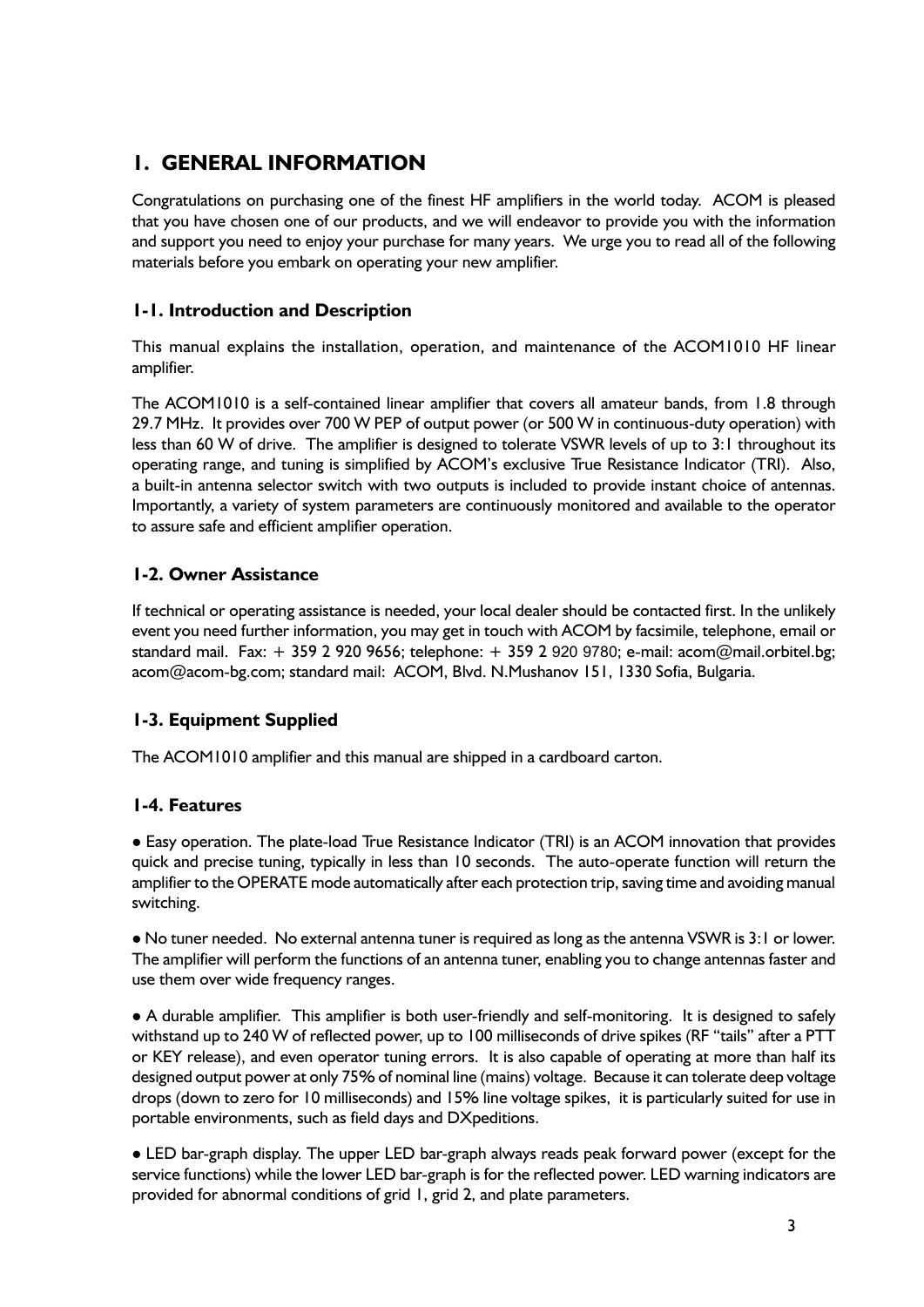Antenna selection. Two antenna outputs are selectable on the front panel of the amplifier.

 Efficient tuning. Antenna matching can be achieved in less than 10 seconds and at a quarter of nominal output power, which produces lower risk of interference to other stations and greater safety to the amplifier components.

 Transceiver-independent. The amplifier operates without special signaling from the transceiver; it needs only "ground on TX" and 60 W RF drive power to operate at full output power.

 Input matching. Broadband input matching circuitry offers excellent loading characteristics for the driving transceiver, from 1.8 MHz to 30 MHz.

 Single tube operation. A single Svetlana 4CX800A (GU74B) high-performance ceramic-metal tetrode with plate dissipation of 800 W (forced air cooling, grid-driven) is used for maximum efficiency.

 Permanent monitoring and protection of the plate and grids currents. The Bias Optimizer minimizes heat dissipated by the tube, assuring tube longevity.

 High voltage protection. Design of the high-voltage power supply eliminates the danger of turn-on transients affecting sensitive devices connected to the same line (mains) circuit. Moreover, the amplifier can be configured to accommodate any of 8 nominal line voltages between 100 and 240 V, 50 or 60 Hz.

 Band inclusion. The amplifier can be shipped with 10 and 12-meter capability disabled as required by the Federal Communications Commission (FCC), for United States users. Contact your dealer about enabling those bands.

### **1-5. Safety Considerations, Explicit Definitions**

The ACOM1010 HF Linear Amplifier is a Safety Class I unit. The grounding lead (yellow with 2 green stripes) of the power cable and the ground stud on the rear panel of the amplifier (marked GND) must be connected to the station's grounding system for safe operation. The amplifier is designed to meet international safety standards and complies with CE safety and electromagnetic compatibility requirements, as well as FCC regulations. This operating manual contains an assortment of precautions and warnings that MUST BE FOLLOWED BY THE USER to ensure safe operation of the amplifier.

The safety definitions below apply to this operating manual:

A *WARNING* is associated with a procedure that, if not properly performed, could result in a fire hazard or electric shock, with resulting injury or death to the user.

A *CAUTION* is associated with a procedure that, if not properly performed, could result in damage to the amplifier or other equipment.

A *NOTE* is associated with a procedure that, if not properly performed, could result in inconvenience or physical injury to the user.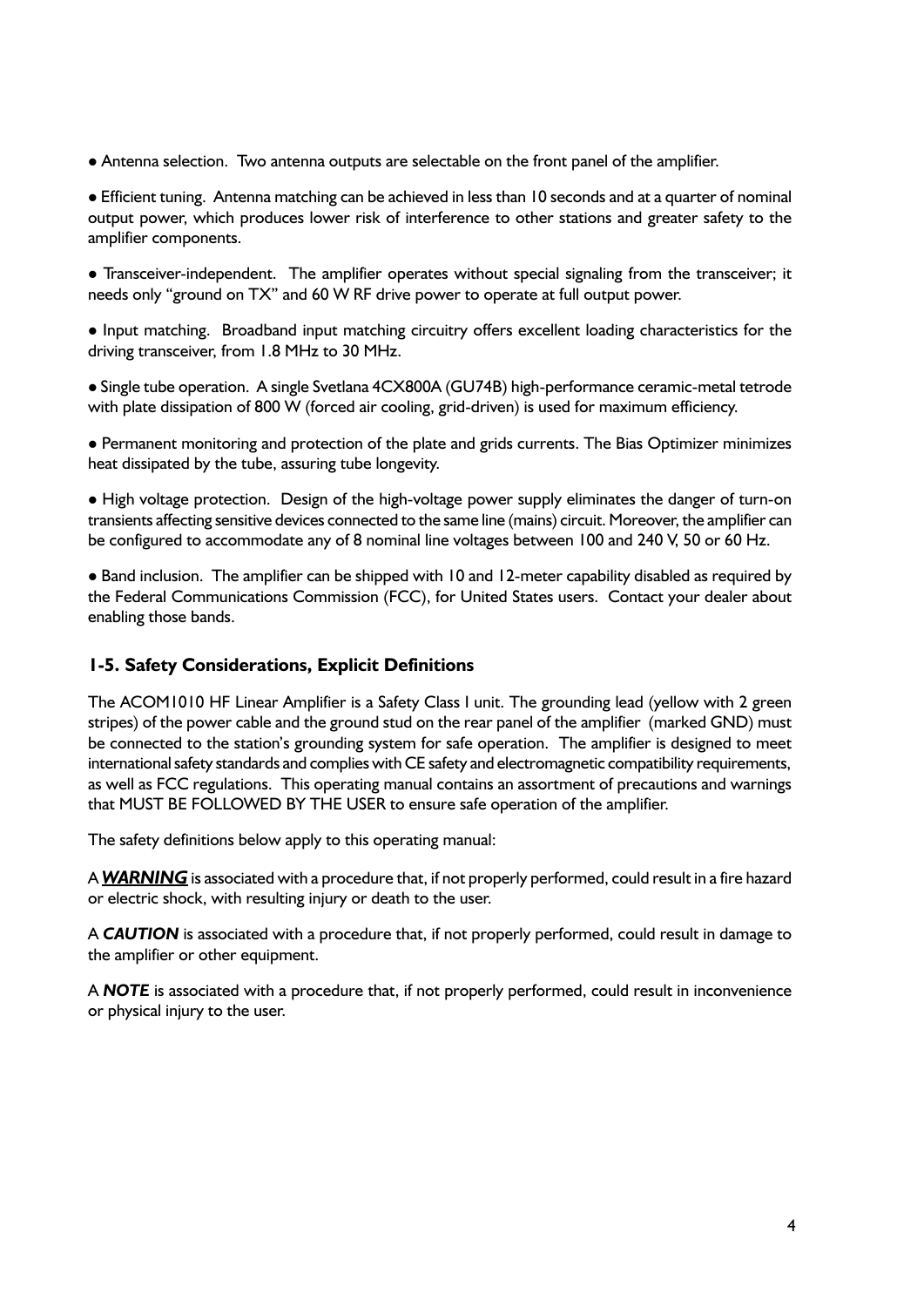### *WARNING HIGH VOLTAGE!*

**The amplifier works with voltages up to 3000 V dc, which are potentially LETHAL! You must unplug the amplifier from the line (mains) wall outlet and WAIT AT LEAST 30 minutes before removing the cover of the amplifier. Do not touch any part inside while the amplifier is open because dangerous voltages may remain present.** 

### *WARNING HIGH VOLTAGE!*

**NEVER ALLOW ANYONE, ESPECIALLY CHILDREN, to push anything into the case holes or to otherwise touch the amplifier or its connecting cables. There is grave danger of fatal electrical shock. NEVER TOUCH AN ANTENNA during transmission as this may result in an electric shock or burns. NEVER EXPOSE the amplifier to rain, snow or any liquids. AVOID placing the amplifier in excessively dusty environments. DO NOT OBSTRUCT AIR INTAKE (bottom) or EXHAUST (top cover) areas of the amplifier. Keep a minimum distance of 50cm (20 inches) clear of the air exhaust opening.**

### *WARNING*

**Do not undertake or perform any repair or adjustment of your amplifier yourself, including any attempt to change hardware or firmware. Doing so creates a potentially fatal shock hazard and may damage the amplifier or equipment connected to it. ACOM is not responsible for any such personal injury or equipment damage, whether caused by accident or as a result of good faith efforts at repair or adjustment.**

### *CAUTION*

To avoid damage to the amplifier not covered by ACOM's warranty, the user is expected to read and comply with the installation instructions contained in Section 2 of this operating manual. If there are any doubts or questions concerning installation, operation or safety of the amplifier, the user should contact ACOM.

### **2. INSTALLATION**

### **2-1. Unpacking and Initial Inspection**

### *NOTE*

The first step to installation is to fully read this manual. Then, carefully inspect the shipping cartons for any physical damage. ACOM ships amplifiers in highly protected containers, but it cannot assure that mistreatment by shippers will not occur. If there is any such damage, notify your ACOM dealer immediately. Failure to do so may invalidate your warranty. In any case, be sure to keep all packing materials for possible future amplifier shipment.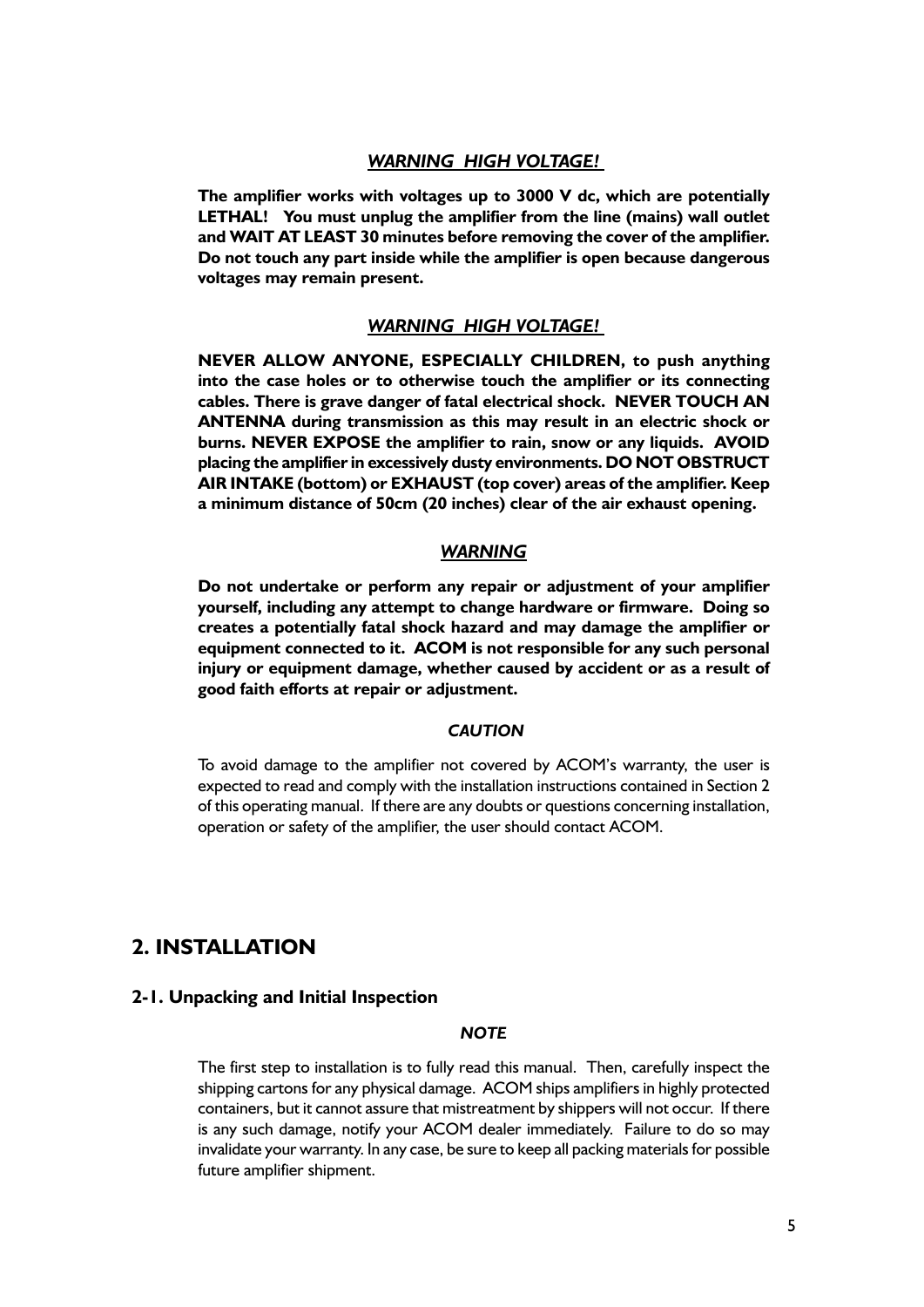### **2-2. Line Voltage Selection**

### *CAUTION*

To avoid damage to your amplifier and to maintain your warranty coverage, be certain that the amplifier line (mains) voltage setting corresponds to your nominal line (mains) voltage.

Normally, the amplifier is delivered with the Voltage Selector set for a nominal line voltage of 240 V. If your line voltage is not 240 V, you must contact your dealer for instructions on how to change the voltage selector inside the amplifier. The only exception to this is if the unit has been custom ordered, in which case the voltage selection will be noted in the Table of Individual Data (Table 2-1, below).

| AMP s/n                 |            |
|-------------------------|------------|
| Tube s/n                |            |
| <b>Voltage Selector</b> | <b>VAC</b> |

Table 2-1. ACOM 1010 Individual Data

### **2-3. Amplifier Location Selection**

Locate the amplifier as close as possible to where it can be used conveniently. Access to the command knobs and indicator's area, as well as to the rear panel cabling, will be necessary.

No device that is sensitive to magnetic fields, including dynamic microphones, should be located adjacent to the right side of the amplifier, where the power transformer is mounted. The amplifier should generally be placed to the right of your transceiver. No temperature-sensitive devices should be located above the air exhaust ports. This means the amplifier should not be located under a shelf or other structure that could impede the free movement of air away from the amplifier.

DO NOT OBSTRUCT AIR INTAKE (bottom) and EXHAUST (top cover) areas of the amplifier. Keep a minimum clear distance of 50cm (20 inches) above the exhaust opening.

### **2-4. Connections**

Before applying line (mains) voltage to your amplifier, follow the steps listed below in the order they are presented.

### *WARNING*

**Note that your grounding system may have to handle a current of more than 15 Amperes. This requires an adequately sized and well-maintained conductor of at least 4 mm2 (AWG 11 or SWG 13). If this is not the case at your operating location, you should make the necessary changes using a licensed electrician.**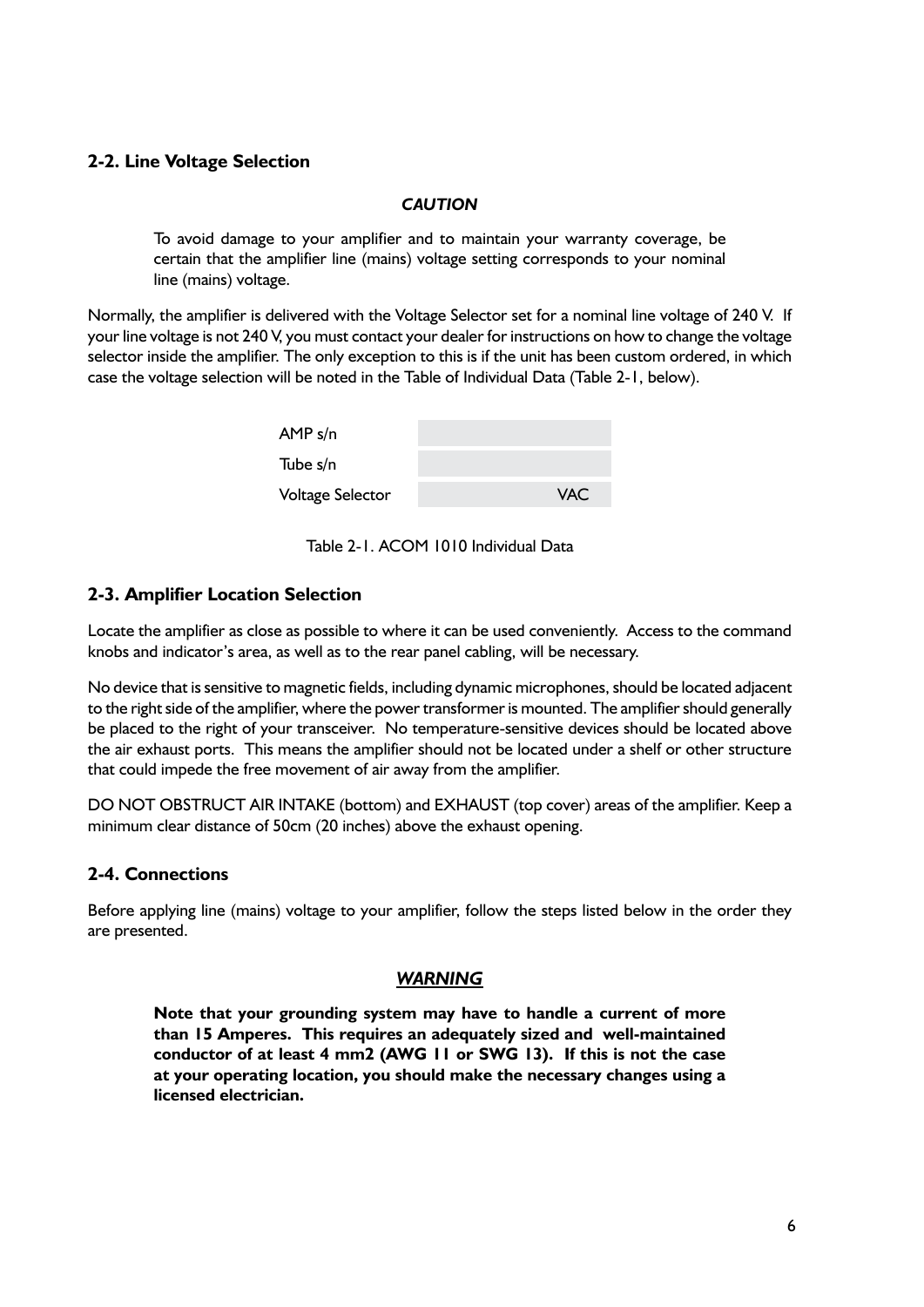

Fig. 2-1 Connections

a) Connect the station's grounding system to the wing-nut ground stud of the amplifier (on the rear panel, marked **GND** in Fig. 2-1).

b) Connect a suitable coaxial cable between the transceiver output to the amplifier (rear panel) **RF INPUT** SO-239 connector, using PL-259 connector.

### *CAUTION*

The coaxial cable from the amplifier's output must be capable of handling the amplifier's output power safely, particularly on the 10-meter band. It is suggested that, at a minimum, RG8X (including RG8MINI, RK50-4-11, RK50-4-13) or, even better, RG213 (including RK50-7-11) coaxial cable be used.

c) Connect a suitable coaxial cable from the antenna to the appropriate amplifier output (on the rear panel, marked **ANT1** or **ANT2**), using a PL-259 plug.

d) Run a shielded cable from the "ground on transmit" socket or terminal on your transceiver to the amplifier rear panel **KEY-IN** socket. The **KEY-IN** socket uses a standard RCA phono plug

### *NOTES*

Your amplifier will not work if **KEY-IN** is not connected properly.

Transceiver producers assign different names to their "ground on transmit" output terminals, e.g., TX-GND, SEND, T/R-LINE, etc. Some transceivers may require that "ground on transmit" be implemented by a software command, or by changing the setting of a switch on the rear panel or inside the transceiver. Check your transceiver's manual for more information on keying amplifiers.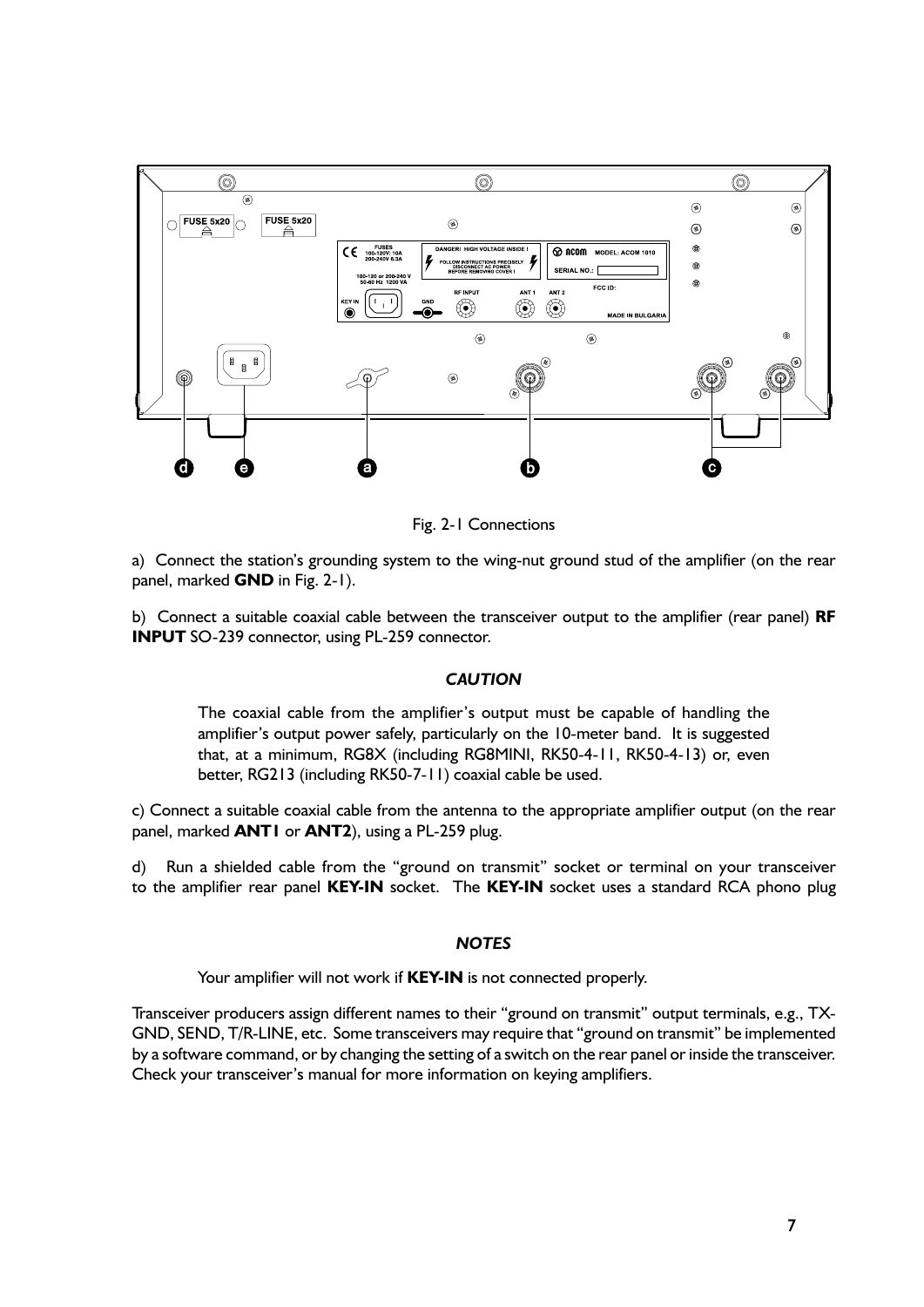e) Preparation of the wall outlet for the amplifier.

### *WARNING*

**If your amplifier is only fitted with one line (mains) fuse, it is suitable for the European Community ONLY. Your dealer will check that your amplifier is correctly fused before it is shipped to you, based upon your indicated location. Customers should check with a qualified electrician if the amplifier is to be used outside the country in which it was purchased.**

Due to different line (mains) standards in different countries, the dealer will provide the correct Safety Class I plug for your location. The ground lead of the power cable is colored yellow with two green stripes. If you have any doubts about the correct way to connect these wires, consult your dealer.

### *WARNING*

**Before connecting the amplifier to your line (mains) supply, be sure that the line (mains) supply is correctly wired and is capable of providing the required current, i.e., up to 5 A from 240 V and 10 A from 120 V. As discussed earlier, it is very important that the ground lead is adequately sized and properly connected.**

The Power Switch on the front panel must be in the OFF position; only then should you insert the amplifier's line (mains) plug into the appropriate wall outlet. At this time the amplifier remains switched off.

### **3. POWER ON, CONTROLS AND INDICATORS**

### *CAUTION*

Do not turn the amplifier on for at least 2 hours after unpacking it and locating in its operating location. Pay particular attention whenever the amplifier is moved from a very cold place to a very warm one because unseen condensation may develop, and this could result in damage to the high voltage circuits of the amplifier. Under these circumstances, do not turn the amplifier on for at least 4 hours. A similar effect could occur following rapid warming of the location, such as winter use of a powerful electric heater.

### *CAUTION*

To avoid damage that may not be covered by the amplifier warranty, carefully check that the voltage for which the amplifier is set corresponds to your nominal line (mains) voltage. See Section 2-2 and Table 2-1.

After following all instructions in Section 2, you may now turn **ON** the main power switch on the front panel (Fig. 3-1). The green LED indicator above the switch will illuminate: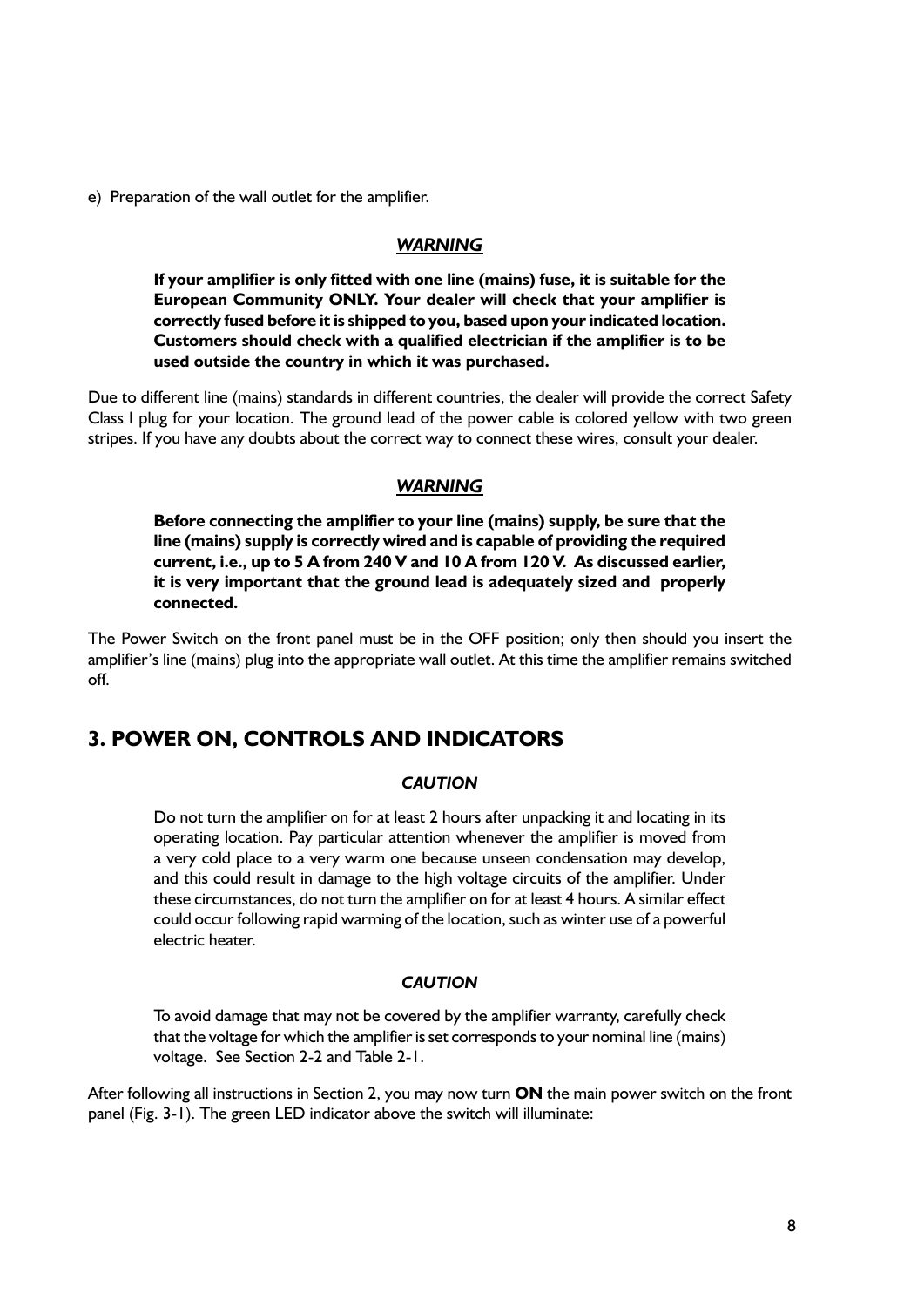

Fig. 3-1 ACOM1010 Display and Control

Note that the upper LED bar-graph always reads peak forward power, except for the service functions (Section 5-5). The 800 W-scale resolution is 50 W. Note also that levels below 50 W may be not detected.

The lower LED bar-graph will indicate reflected power up to 240 W. The scale resolution is 30 W.

The **OPER** button alternatively switches between the operate and standby modes once the amplifier has completed its 150-second warm-up period. See Section 4-2.

The **RTTY** button reduces the output power of the amplifier to 500 W. See Section 4-3.

The button labeled **A1-A2** (Section 4-4) changes the antenna output to either antenna 1 or antenna 2, according to the operator's choice. It is the operator's responsibility to connect suitable antennas to the **ANT1** and **ANT2** connectors on the rear panel of the amplifier.

The red **TX** LED illuminates whenever the **KEY-IN** input is keyed (closed to ground), i.e., when the transceiver goes into the transmit mode. See Section 2-4(d).

The **BAND** knob controls the band switch, and **LOAD** and **TUNE** are used to adjust their respective variable air capacitors in the amplifier's output circuit. The settings of these three controls must be changed at each band change as well as when an antenna is changed. The three LED indicators located above the knob **LOAD** are called the "TRI tuning indicator" and they are used to achieve antenna impedance matching during a re-tune procedure. Please see Section 4-5 for a discussion of the tuning procedure.

### *CAUTION*

To avoid damage not covered by the amplifier's warranty, do not turn the **BAND** switch while transmitting. Switching while transmitting is called "hot switching" and it will cause irreparable damage to the band switch.

There are three warning LED indicators and one fault LED indicator located in the bar-graphs area. The following describe the error conditions and the correct responses (except for the service functions - Section 5-5):

- **G1** – when illuminated, a control-grid overload condition exists; reduce the drive power for safe operation;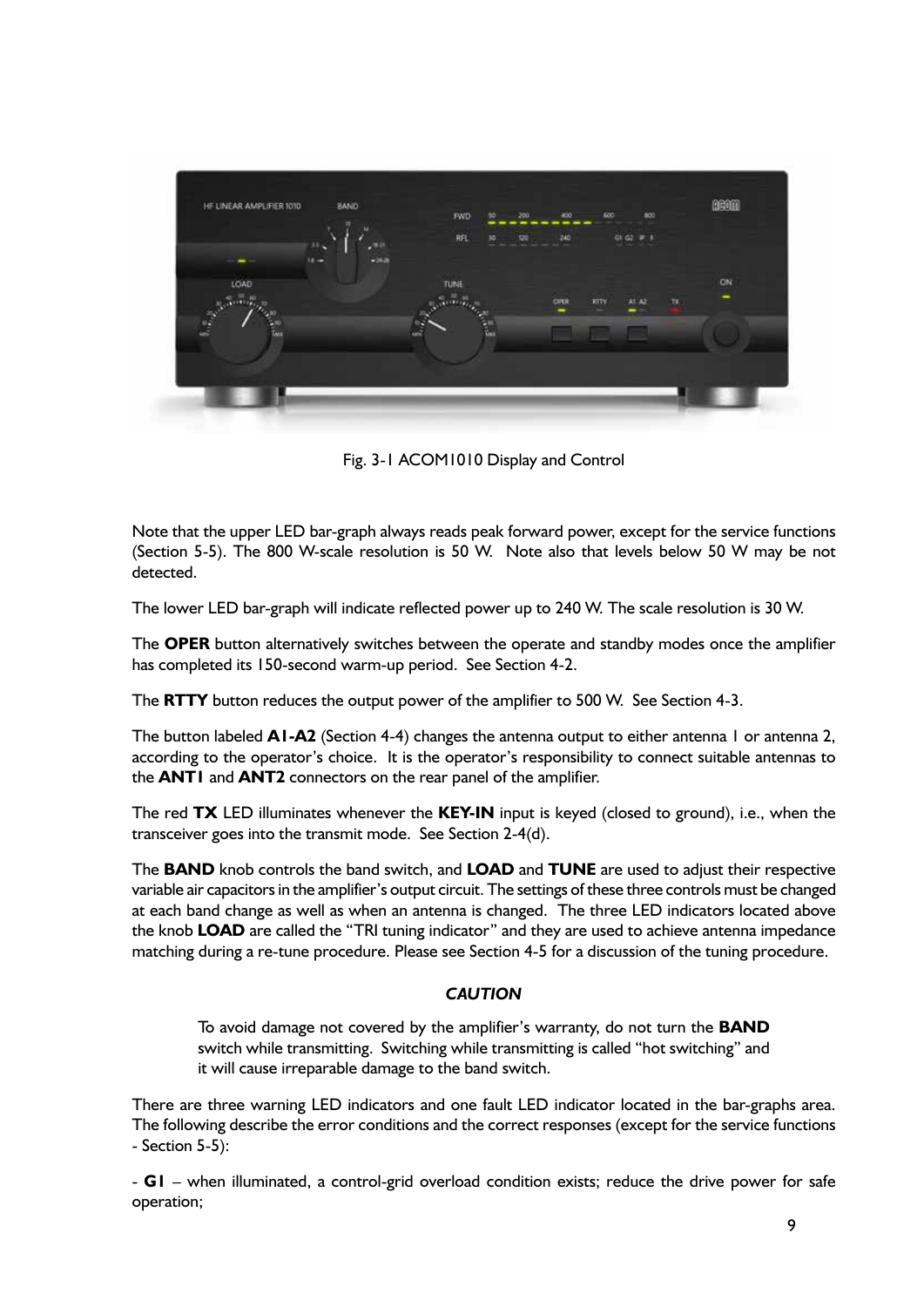- **G2** - when illuminated, a screen-grid overload condition exists; reduce the drive power and/or refresh the tuning (Section 4-5) for safe operation;

- **IP** - when illuminated, a plate current overload condition exists; reduce the drive power and/or refresh the tuning (Section 4-5) for safe operation;

- **F** – when illuminated, the amplifier automatic protection has tripped. If **F** is accompanied with one of the **G1**, **G2**, or **IP** condition indicators, the cause of the protection trip will be evident. When **F** alone is illuminated, check the keying wiring, Section 2-4(d). See Section 4-6 for details about the auto-protection system.

### **4. OPERATION**

Operation of the amplifier is simplified through ACOM's innovative TRI tuning aid, Auto-Operate function, and automatic protection systems. To make full use of the amplifier's potential and to configure it to local conditions, the following information should be read carefully.

### **4-1. Turning ON and OFF**

In order to turn on the amplifier, press the power switch **ON** at the bottom-right corner of the front panel. The LED indicator above the switch will glow green and the audible cooling fan will start. Following a series of automatic self-tests, the **OPER** LED will begin to flash green and will continue to do so during the 150-second warm-up period. Throughout this period, the amplifier will remain in the standby mode, and the transceiver may continue to be used. Also during this period, the **A1-A2** button may be pressed to change antennas, i.e., between the antennas connected to the **ANT1** and **ANT2** terminals on the rear panel of the amplifier. Switching between the antennas does not affect the warm-up process.

### *CAUTION*

To avoid damage not covered under warranty, do not change the antenna output during a transmission, i.e., never press the **A1-A2** button when transmitting.

### *NOTE*

When you intend to have a short operating break, it is better to place the amplifier in the standby mode rather than turning it off. Tube life is shortened by repeatedly turning it on and off.

After the warm-up period is complete, the **OPER** LED stops flashing and remains illuminated green.

### **4-2. Changing Operate and Standby Modes**

The **OPER** button changes between two modes. When the green light above the button is illuminated, the amplifier will remain ready to operate, even automatically returning from standby after a high-drive protection trip. That is, after a protection trip, e.g., from an overdrive event, the amplifier will normally shift to the **STBY** mode for several seconds, but it will automatically return to the **OPER** mode after that. This is the Auto-Operate feature. Alternatively, the **OPER** button may be depressed manually to go to and remain in the **STBY** mode, such as when you leave the station for a while. The green LED goes off and the Auto-Operate function is suppressed temporarily. Pressing the **OPER** button again restores the Auto-Operate feature.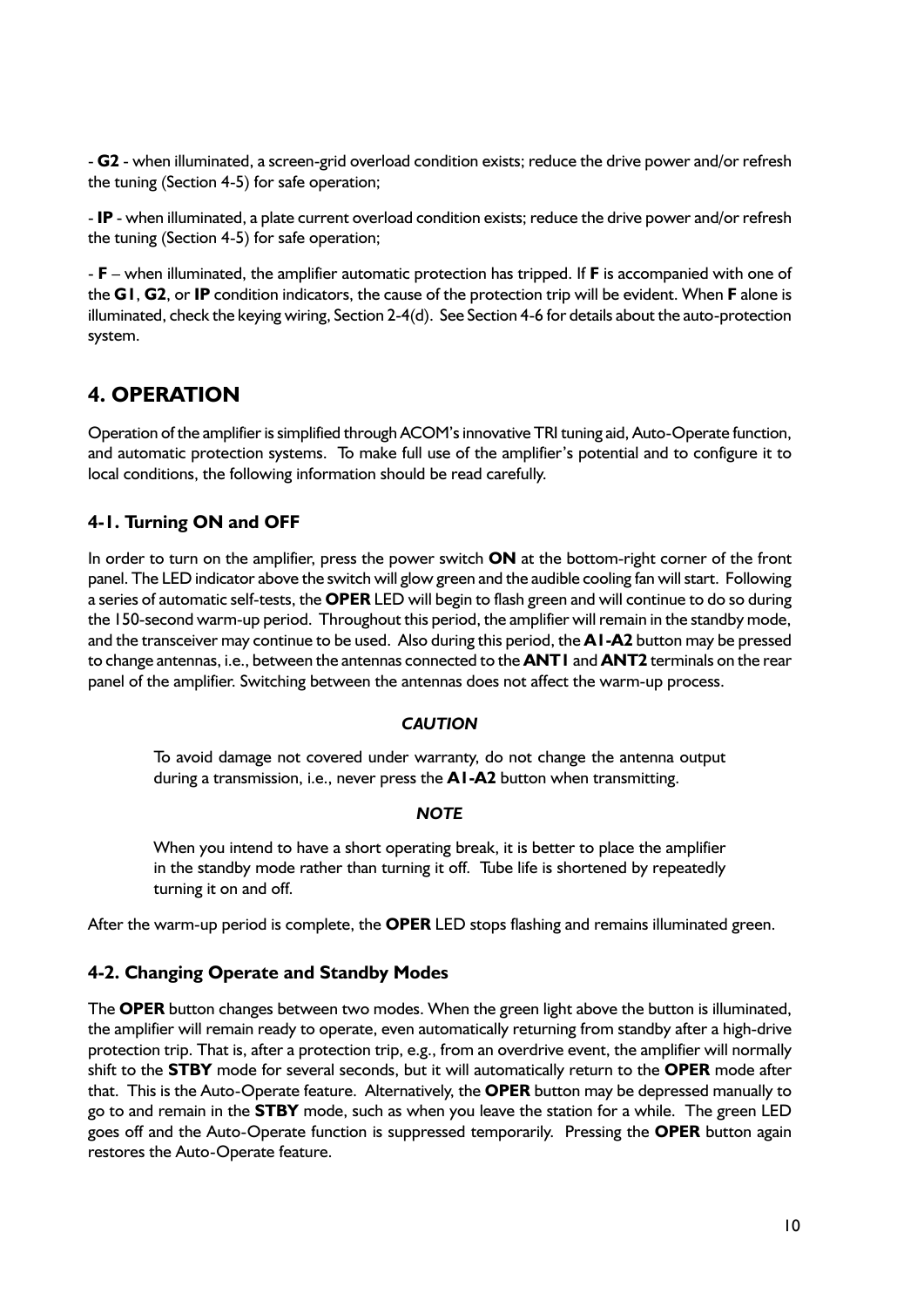### **4-3. RTTY Mode**

Select the **RTTY** mode to operate continuous-duty modes such as RTTY, SSTV, or other data modes. The LED indicator above the **RTTY** button illuminates and the amplifier operating parameters are changed to reduce tube dissipation. In the **RTTY** mode, the amplifier output power is reduced to a maximum of 500 W. There is no need to adjust tuning when changing between **RTTY** and normal modes.

### *CAUTION*

To avoid damage not covered under warranty, do not change modes during transmission. That is, do not change to or from **RTTY** or any other mode when transmitting.

### **4-4. Antenna change**

By pressing the **A1-A2** button, the amplifier output is switched between the two corresponding antenna outputs, **ANT1** and **ANT2**. The lights above the button indicate the current antenna selection.

### *CAUTION*

To avoid damage (not covered under warranty) do not change the antenna during transmission.

### **4-5. Tuning**

Tuning is possible only in the **OPER** mode.

a) Preliminary information.

Tuning the amplifier involves a procedure of matching the impedance of the antenna and transmission line to the amplifier tube's characteristic load resistance. This will ensure maximum plate efficiency and RF gain at nominal output power, with minimal distortion and spurious output. Note that **REFLECTED POWER** readings depend on the antenna and transmission line impedances only, and not on amplifier tuning. If the load impedance is not a nominally resistive 50-Ohms, the **REFLECTED POWER** reading will always show a reading, no matter what the tuning settings. Proper tuning is always necessary, however, and will allow you to operate at a high power level, without distortion or any danger to the amplifier. Note also that the real OUTPUT POWER presented to the load (the antenna and transmission line) is equal to the difference between the **FORWARD** and **REFLECTED** power readings. For instance, with a 2.5:1 VSWR, readings of 800 W and 150 W **FORWARD POWER** and **REFLECTED POWER** respectively, the real OUTPUT POWER is 650 W. At very high VSWR levels, such as when no antenna is connected or a badly mismatched antenna is used, the **FORWARD** and **REFLECTED** readings will be almost equal, while the real OUTPUT POWER (the difference between them) will be nearly zero. The amplifier can operate safely as long as the **REFLECTED POWER** is LESS THAN 250 W. Matching is assured for loads presenting a VSWR of up to 3:1. Nevertheless, for some loads and bands, matching is possible at even higher VSWR levels, but the drive power must be reduced to prevent the **REFLECTED POWER** from exceeding 250W. Failure to comply with these guidelines will cause the protection circuits to trip. For example, if the antenna VSWR were 5:1, the maximum attainable forward power would be 540 W, 240 W of reflected power and real output to the antenna and transmission line of only 300 W. In the event your antenna cannot be adjusted to produce a lower VSWR, an external antenna tuner may be deployed.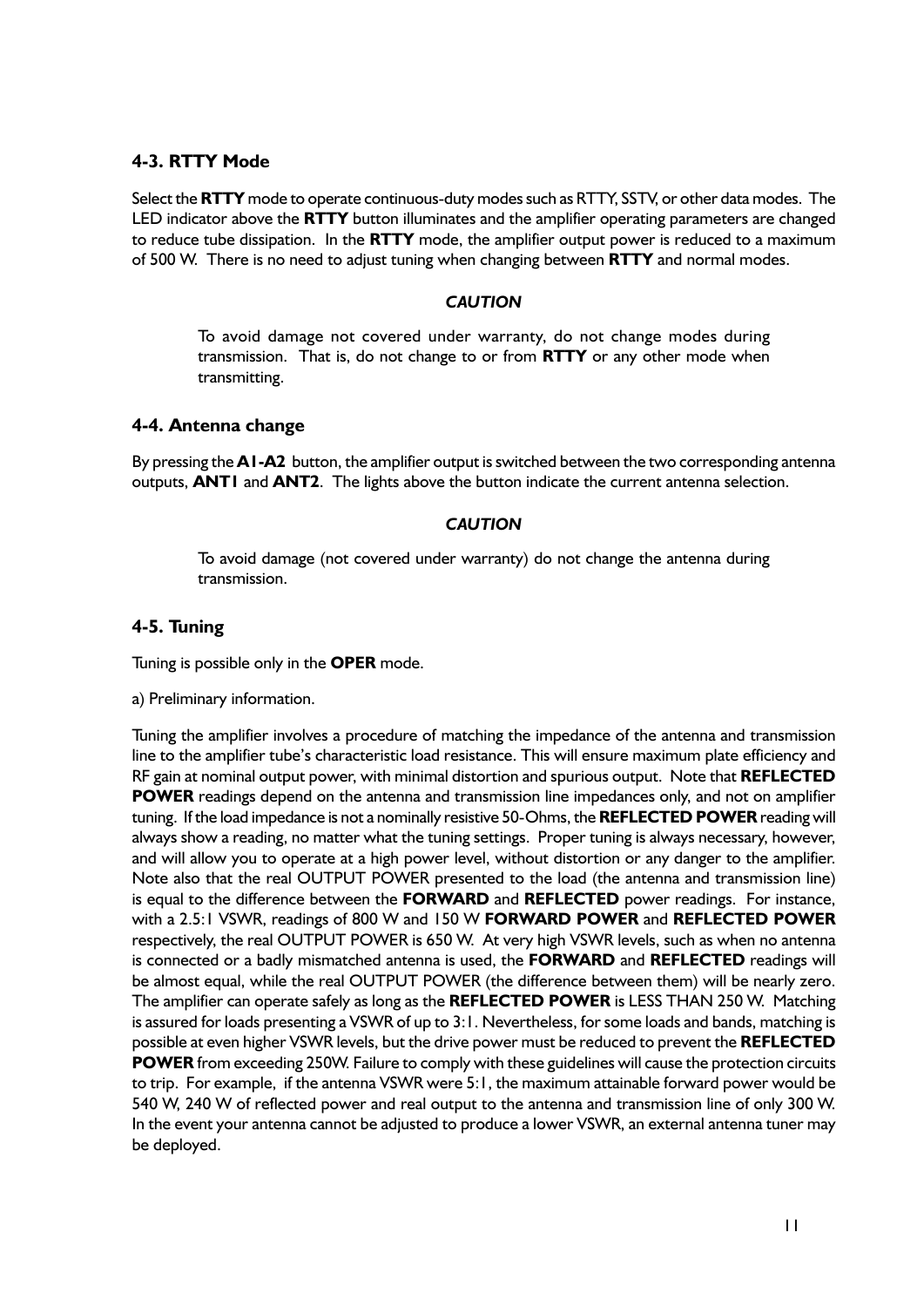### *CAUTION*

At elevated VSWR levels, high voltages and high currents are distributed along the coaxial cable to the antenna, risking internal arcing and heat generation, and likely damage to the cable and any antenna switches that may be used. It is recommended that VSWR levels of more than 3:1 not be permitted with coaxial cable above 14 MHz.

It is advisable to adjust amplifier tuning when antennas have been changed, snow has fallen, new objects are in the near field of the antenna, etc. Such changes may affect antenna impedance.

### *NOTE*

If you use more than one antenna on a band, the proper antenna must be selected prior to performing the tuning procedure outlined below.

### *CAUTION*

To avoid damage not covered under warranty, do not switch the **BAND** switch knob while transmitting. As discussed above, hot switching will damage the amplifier's band switch!

### *CAUTION*

Also, never apply drive longer than one minute continuously without pausing for at least one minute to allow the tube to cool.

It is recommended that for initial tuning a frequency in the middle of the band be used. First, with no transceiver power applied, select the band. Then use Table 4-1 to achieve an approximate preset for both **TUNE** and **LOAD** capacitor knob settings:

| <b>Band MHz</b> | <b>LOAD Knob Dial</b> | <b>TUNE Knob Dial</b> |
|-----------------|-----------------------|-----------------------|
| $1.800 - 2.000$ | $47 - 71$             | $54 - 32$             |
| $3.500 - 4.000$ | $34 - 56$             | $51 - 33$             |
| $7.000 - 7.300$ | $32 - 39$             | $36 - 30$             |
| 10.100 - 10.150 | $62 - 63$             | $50 - 48$             |
| 14.000 - 14.350 | $37 - 41$             | $38 - 31$             |
| 18.068 - 18.168 | $41 - 43$             | $50 - 48$             |
| 21.000 - 21.450 | $59 - 62$             | $16 - 10$             |
| 24.890 - 24.990 | $50 - 52$             | $49 - 46$             |
| 28.000 - 29.700 | $63 - 69$             | $23 - 10$             |

Table 4-1. Approximate tuning preset

b) Tuning Procedure.

(1) Once the antenna and band have been selected (and the **TUNE** and **LOAD** adjustments have been initially set as indicated in Table 4-1), apply between 10 and 20 W of continuous (key down CW) signal.

(2) Look at the upper LED bar-graph (**FORWARD POWER**) and adjust the **TUNE** (right hand) capacitor for maximum indication.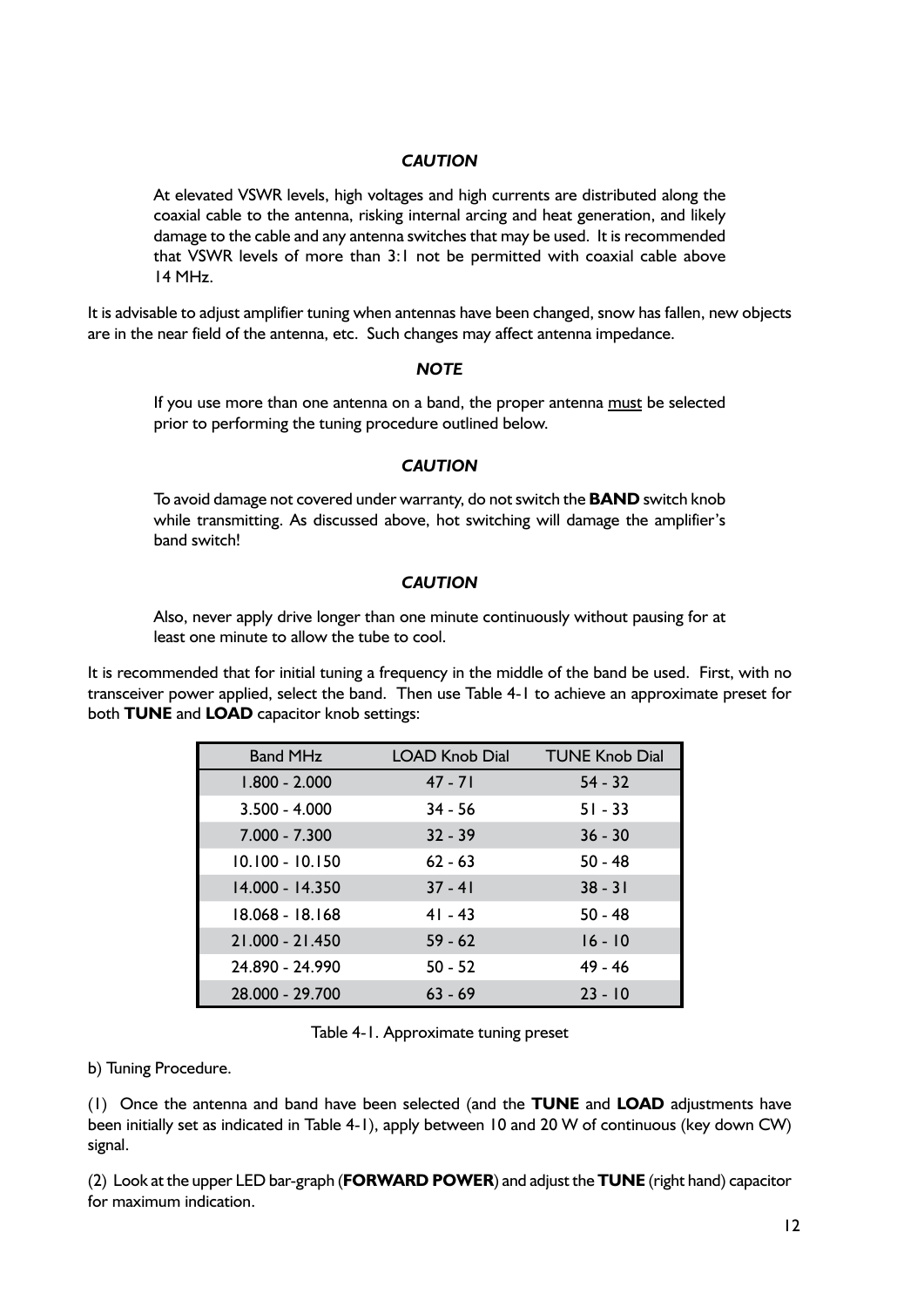(3) Watch the TRI indicator above the **LOAD** (left hand) capacitor and turn the **LOAD** capacitor in the indicated direction to center the green LED indicator light.

(4) Increase the drive power to get the desired nominal output; then repeat steps (2) and (3), always peaking output with the **TUNE** adjustment.

### *NOTE*

No light on the TRI indicator means that the tuning is too far off. To correct this, turn the **LOAD** and **TUNE** knobs around the table-suggested positions until the TRI indicator illuminates.

| <b>STATISTICS</b> | $\sim$ $\sim$<br>$\sim$ $\sim$      | $\mathbf{v}^{\mathrm{T}}$<br>. <b>.</b> 1<br>$\sim$ . $\sim$ | $\begin{array}{l} \left\langle \sqrt{1} \left  \rho \right\rangle \left  \sqrt{1} \left  \rho \right\rangle \right\rangle \\ \left\langle \rho \right  \left  \rho \right\rangle = \left\langle \rho \right  \left  \rho \right\rangle \left  \rho \right\rangle \end{array}$<br>スイメータイン | $\mathbf{v}^{\mathrm{T}}$<br>$\sim$ , $\sim$ |
|-------------------|-------------------------------------|--------------------------------------------------------------|------------------------------------------------------------------------------------------------------------------------------------------------------------------------------------------------------------------------------------------------------------------------------------------|----------------------------------------------|
| no light:         | tuning is far left:                 | tuning is far right:                                         | marker inside:                                                                                                                                                                                                                                                                           | LOAD is tuned:                               |
| use TUNE knob     | turn LOAD knob                      | turn <b>LOAD</b> knob                                        | turn <b>LOAD</b> knob                                                                                                                                                                                                                                                                    | turn TUNE knob                               |
| for max. Power    | to the right to get                 | to the left to get                                           | slightly left                                                                                                                                                                                                                                                                            | to peak Forward                              |
| to get any marker | the inside markers   inside markers |                                                              | to center it                                                                                                                                                                                                                                                                             | Power                                        |

### Fig. 4-1. Using **TRI** tuning aid

The TRI indicator will not illuminate until at least 20 W of forward power (output) is achieved. In the event successful matching cannot be accomplished, check the **BAND** switch position and antenna selection. Then check the antenna VSWR at the same drive frequency.

d) Tuning hint. A benefit of TRI is that the knob positions are virtually independent. The plate-load resistance decreases to the right and increases to the left of the TRI center. A centered tuning indication corresponds to the proper **LOAD** capacitor tuning, which presents an optimum load resistance to the tube.

If the **LOAD** knob is turned to the left with a centered TRI, there will be more gain, but less linearity. When available drive power is insufficient or when less output but better efficiency are needed, e.g., for RTTY and SSTV, this may be desirable. Tuning to the right of the center would lead to the opposite result, i.e., less gain and more power attainable. Of course, this requires more drive power, more plate current, and more plate heat, which shortens tube's-expected life. Off -center tuning may also be used to compensate for line (mains) voltage variations in order to maintain tube efficiency. In that case, tune to the left when line (mains) voltage is high, or tune to the right if it is low. However, where there is more than a 10% difference from the nominal line (mains) voltage, the voltage selector inside the amplifier should be changed. See Section 2-2 (Line Voltage Selection).

### **4-6 The Auto-Protection System**

When any abnormal amplifier condition is detected by the auto-protection microprocessor, the risk will be evaluated automatically and either of two levels of protection will be applied:

a) The first degree of protection consists of an illuminated LED warning. These include the yellow LED warnings discussed earlier, i.e., "**G1**" (grid 1), "**G2**," (grid 2), and "**IP**" (plate). Operation may be continued but the amplifier is likely to proceed to the second degree of protection, the trip.

b) The second degree of protection is a trip to the standby mode. The red "**F**" (fault) LED illuminates and the amplifier automatically goes to the standby mode for several seconds. Also, the green **OPER**  LED goes off. The amplifier will indicate the reason for the protection trip: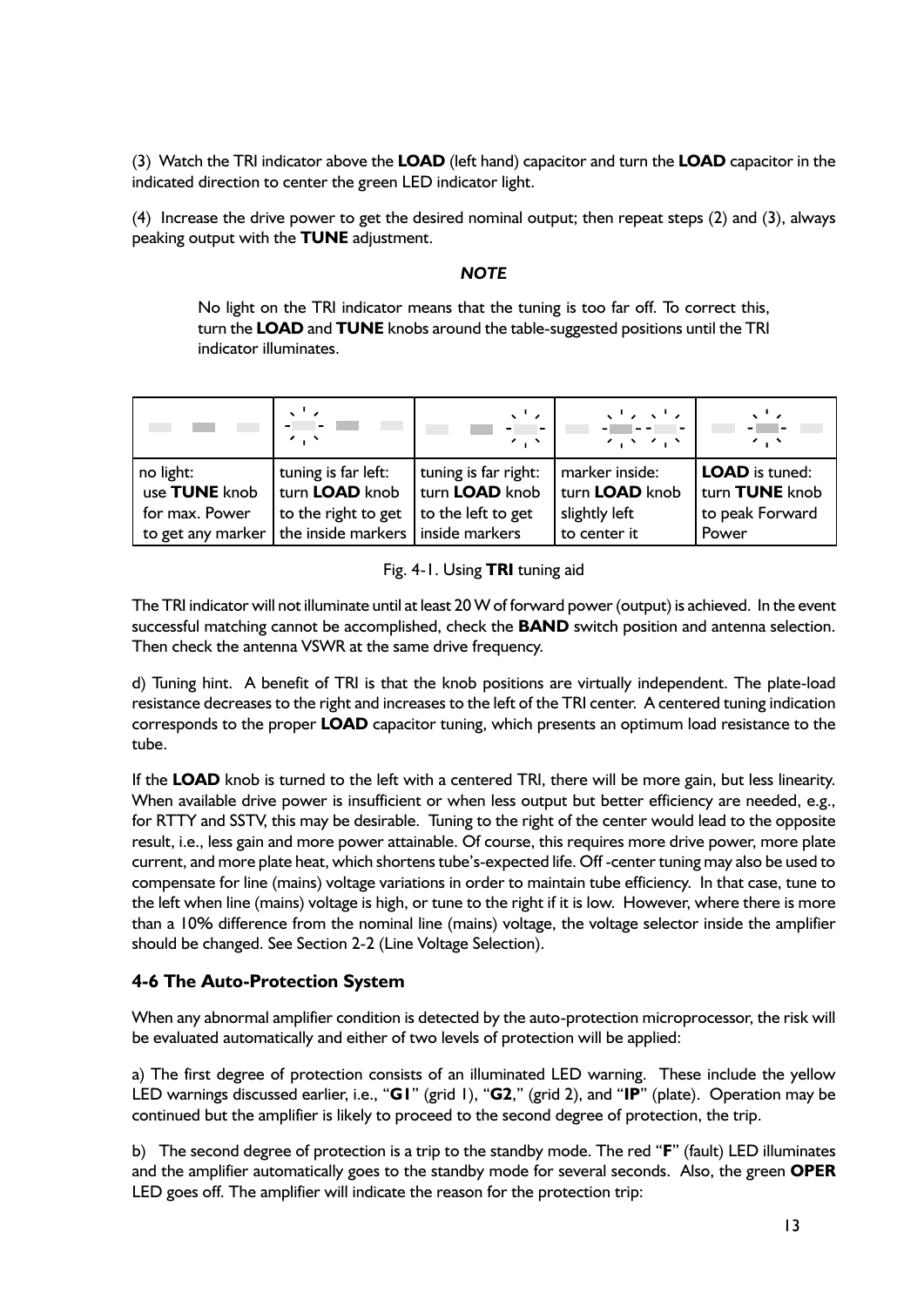- if one of the yellow (**G1, G2, IP**) warning LEDs is illuminated along with the "**F**" LED, a current limit has been exceeded; drive power must be reduced or retuning is necessary;

- if the last red LED of the reflected-power bar-graph is illuminated together with the "**F**" LED, the reflected-power limit has been exceeded; the drive must be reduced or the antenna VSWR must be improved.

- if all three LEDs of the TRI are flashing simultaneously together with the "**F**" LED, the tuning is not adjusted correctly; most likely the antenna impedance has changed and retuning is required.

Fault information normally remains on the display for several seconds while the amplifier is in the standby mode. The auto-operate function will attempt to return the amplifier to the operate mode automatically. If the protection trips repeatedly, the user must attend to the cause of the trip, which is typically too much drive or antenna mismatch.

### *CAUTION*

If all LEDs in the bar-graph area are flashing simultaneously, you must immediately switch off the amplifier to avoid damage.

### **5. MAINTENANCE**

If no indicator glows upon switching the amplifier on, the main fuse(s) may have blown. See Section 5-2.

### **5-1. Cleaning**

### *WARNING*

### **Do not use solvents for cleaning as they may be dangerous to you and damage amplifier surfaces and plastic components.**

Do not open the amplifier. Cleaning the amplifier outer surface may be safely accomplished by using a piece of soft cotton cloth lightly moistened with clean water.

### **5-2. Fuse Replacement**

### *WARNING*

**If your amplifier is only fitted with one line (mains) fuse, it is suitable for the European Community ONLY. Your dealer will check that your amplifier is correctly fused before it is shipped to you, based upon your indicated location. Customers should check with a qualified electrician if the amplifier is to be used outside the country in which it was purchased.**

### *CAUTION*

For 120 V ac operation, the fuses should be rated at 10 A; for 240 V ac operation, the fuses should be rated at 6.3 A. If it is necessary to replace the line (mains) fuses, use only those that are permitted under local safety codes.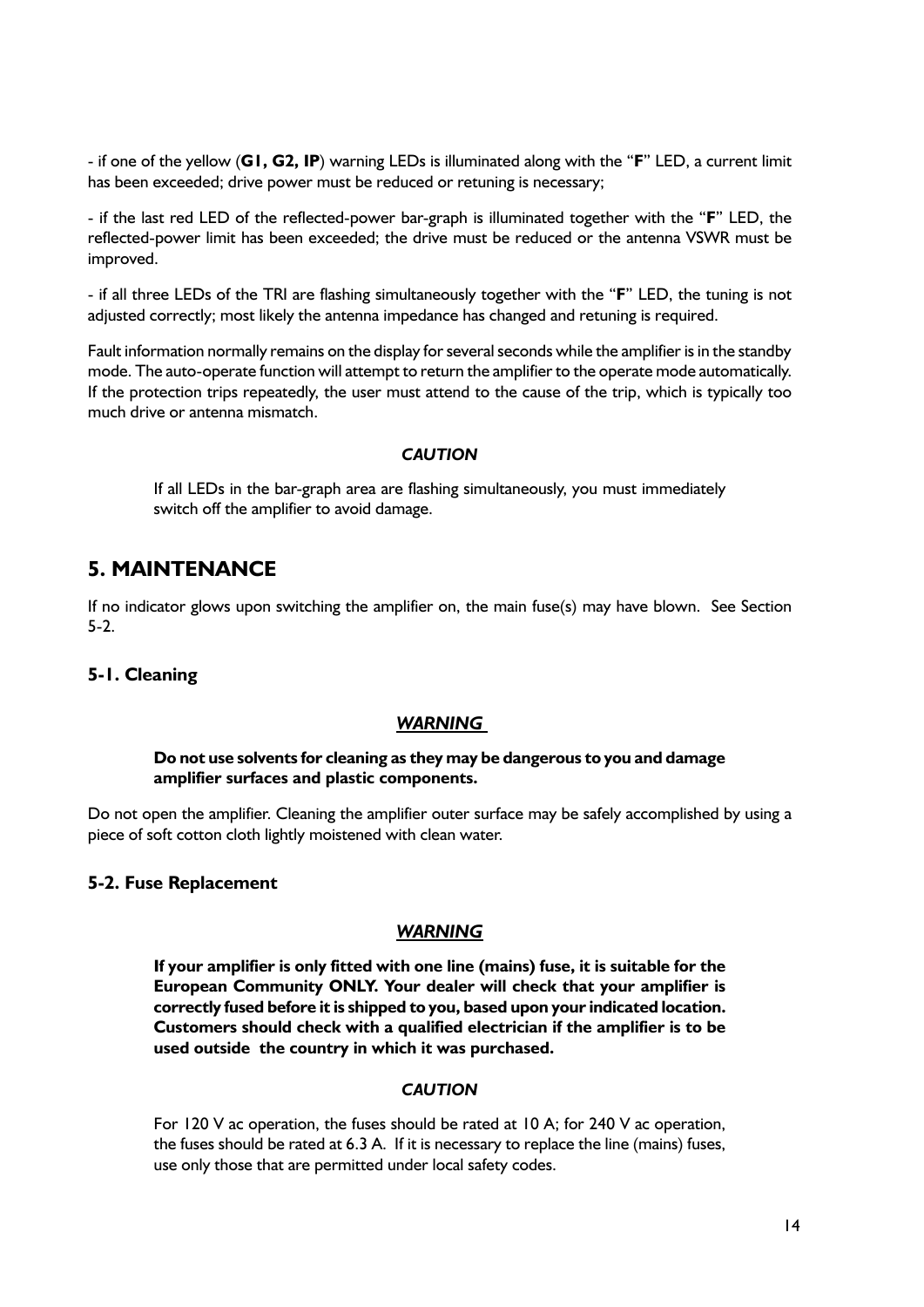The two primary line (mains) fuses in the amplifier are located on the rear panel (Fig. 2-1). They are of the fast (quick blow) type, European size 5 x 20 mm. Use 10 A for 100-120 V ac operation; 6.3 A for 200-240 V ac operation. Suitable types are:

For 120 V: 10 A 250 V 5 x 20 mm fast (quick blow), LITTELFUSE 0217010; Wickmann 1942100000

For 240 V: 6.3 A 250 V 5 x 20 mm fast (quick blow), LITTELFUSE 021706.3; Wickmann 1931630000

Besides the primary fuses, there are also fuses located on the HV PCB and on the MAINS PCB (inside the amplifier). They are European size  $5 \times 20$  mm, 0.8 A, 2 A and  $5$  A, time lag (slow-blow) type.

Suitable types are:

HV PCB: 2 A 250 V SLOW BLOW (Time Lag) 5 x 20 mm; LITTELFUSE 0218002; Wickmann 1951200000

MAINS PCB: 5 A 250 V SLOW BLOW (Time Lag) 5 x 20 mm; LITTELFUSE 0218005; Wickmann 1951500000

MAINS PCB: 0.8 A 250 V SLOW BLOW (Time Lag) 5 x 20 mm; BUSSMANN type S504-800 mA

These latter fuses must not be replaced by the user. Replacing these internal fuses is potentially dangerous and must be done only by a trained service technician. Contact your ACOM dealer for assistance.

### **5-3. Tube Replacement**

A single Svetlana 4CX800A (GU74B) high-performance ceramic-metal tetrode is used in the amplifier. Replacement is a complex and potentially dangerous operation that involves adjustment of the plate idling current. This should not be attempted by the user. Contact your ACOM dealer.

### **5-4. Simplified Schematic Diagram**

See Fig. 5-1 ACOM1010 Simplified\* Schematic Diagram. The 4CX800A (GU74B) Svetlana high performance ceramic-metal tetrode (V1) with plate dissipation of 800 W is grid-driven. The input signal from the RF INPUT jack is passed through a broadband input matching circuit, which consists of components on the INPUT PCB and includes the drive-power swamping resistor Rsw. This circuit tunes out the input capacitance of the tube. The swamping resistor Rsw is a termination load for the matching circuit and can dissipate up to 80 W of RF drive power. It also eliminates any tendency toward oscillation by the tube, ensuring excellent RF stability of the amplifier.

The cathode resistor Rc creates DC and RF negative feedback, thus stabilizing gain and equalizing frequency response. The combination Lp1-Rp1 in the plate circuit is a VHF/UHF parasitic suppressor. DC plate voltage is fed through chokes RFC1-RFC2 and the capacitor Cb3 blocks it from the output. The output tank, comprised of LP1, LP2, LL, CP1-CP3, and CL1-CL4 , forms a classic Pi-L network and suppress harmonic frequency emissions. This circuit is switched and tuned by S1A-S1C and the air variable capacitors CP1, 2 and CL1, 2. The output signal is fed through the antenna relays K1 and K2 in the WATTMETER PCB. The WATTMETER PCB also includes a high-pass filter for frequencies below 100 kHz, and it prevents the plate supply from reaching the antenna.

The plate RF voltage is monitored through the capacitor Ca and together with the RF WATTMETER is the main source of information for the control circuit of the amplifier in evaluating tuning quality. The control circuit is based on the ATMEGA-8L micro-controller from Atmel. All voltages are delivered from the line (MAINS) and HV PCBs. The currents of the control grid, screen grid, and the plate, as well as the reflected power and tuning quality, etc., are continuously monitored by the micro-controller. Many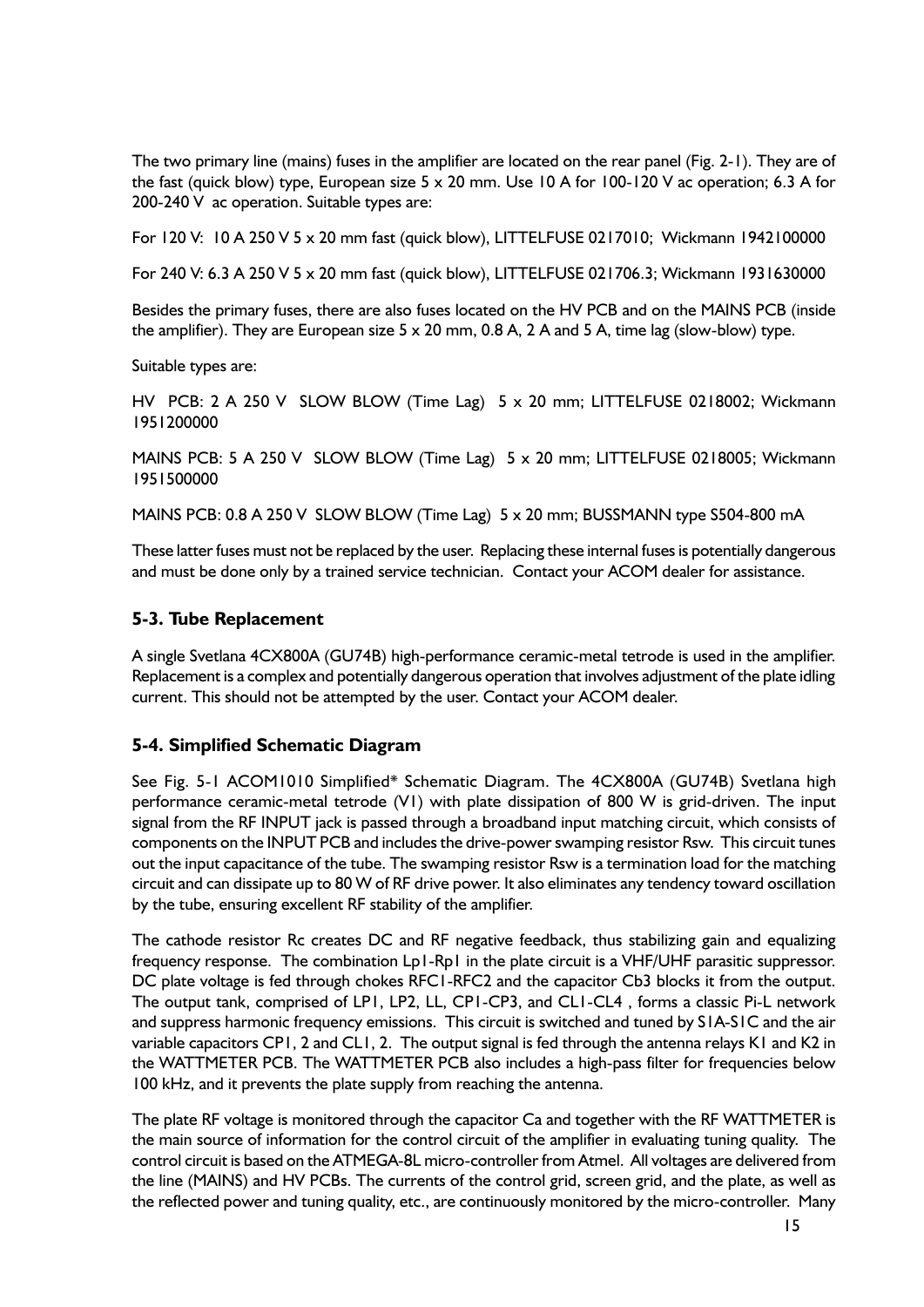software-derived protections are based on this information.

\* Detailed electrical schematic diagrams are available from ACOM or from your dealer on request.

### **5-5. Service Functions**

By pressing the **OPER** and **RTTY** buttons simultaneously, the upper LED bar-graph is switched to the service mode, which is indicated by both red bar-graph lights and the yellow **G1** light illuminating. Pressing the **OPER** and **RTTY** buttons together again will select additional service measurement functions. Pressing them a final time will return the amplifier to the normal operating mode. These steps are detailed below:

a) Press the **OPER** and **RTTY** buttons together. The two red lights on the right side of the upper bar-graph will illuminate to confirm that the amplifier is in the service mode. The yellow **G1** light will also illuminate. The upper bar-graph should show a grid 1 current reading no higher than 5 mA (5 LEDs illuminated).

b) Pressing the **OPER** and **RTTY** buttons once again will now illuminate the yellow **G2** light. This provides an approximate reading of grid 2 voltage. The upper bar graph should show a voltage reading within the range of either 270-300 Volts (9-10 LEDs illuminated) for RTTY or 210-330 Volts (7 to 11 LEDs illuminated) for SSB and CW.

c) Pressing the **OPER** and **RTTY** buttons yet again will illuminate the yellow **IP** light. This provides an approximate reading of combined plate current and grid 2 current. The reading should be no higher than 500 mA (10 LEDs illuminated) for RTTY or 600 mA (12 LEDs illuminated) for SSB and CW.

d) Pressing the **OPER** and **RTTY** buttons a final time will restore the upper bar-graph to its normal function of indicating peak forward power.

### *NOTE*

The auto-protection system will continue to operate in the service mode.

### **6. SPECIFICATIONS**

### **6-1. Parameters**

a) Frequency Coverage: All amateur bands in the 1.8-29.7 MHz frequency range; extensions and/or changes on request.

- b) Power Output: 700 W PEP or 500 W continuous carrier.
- c) Intermodulation Distortion: Better than 35 dB below rated output.
- d) Hum and noise: Better than 40 dB below rated output.
- e) Harmonic Output Suppression: Better than 50 dB below rated output.
- f) Input and Output Impedance:
- Nominal value: 50 Ohm unbalanced, UHF (SO-239) type connectors;
- Input circuit: broadband, VSWR less than 1.3:1, 1.8-30 MHz continuously (no tuning, no switching);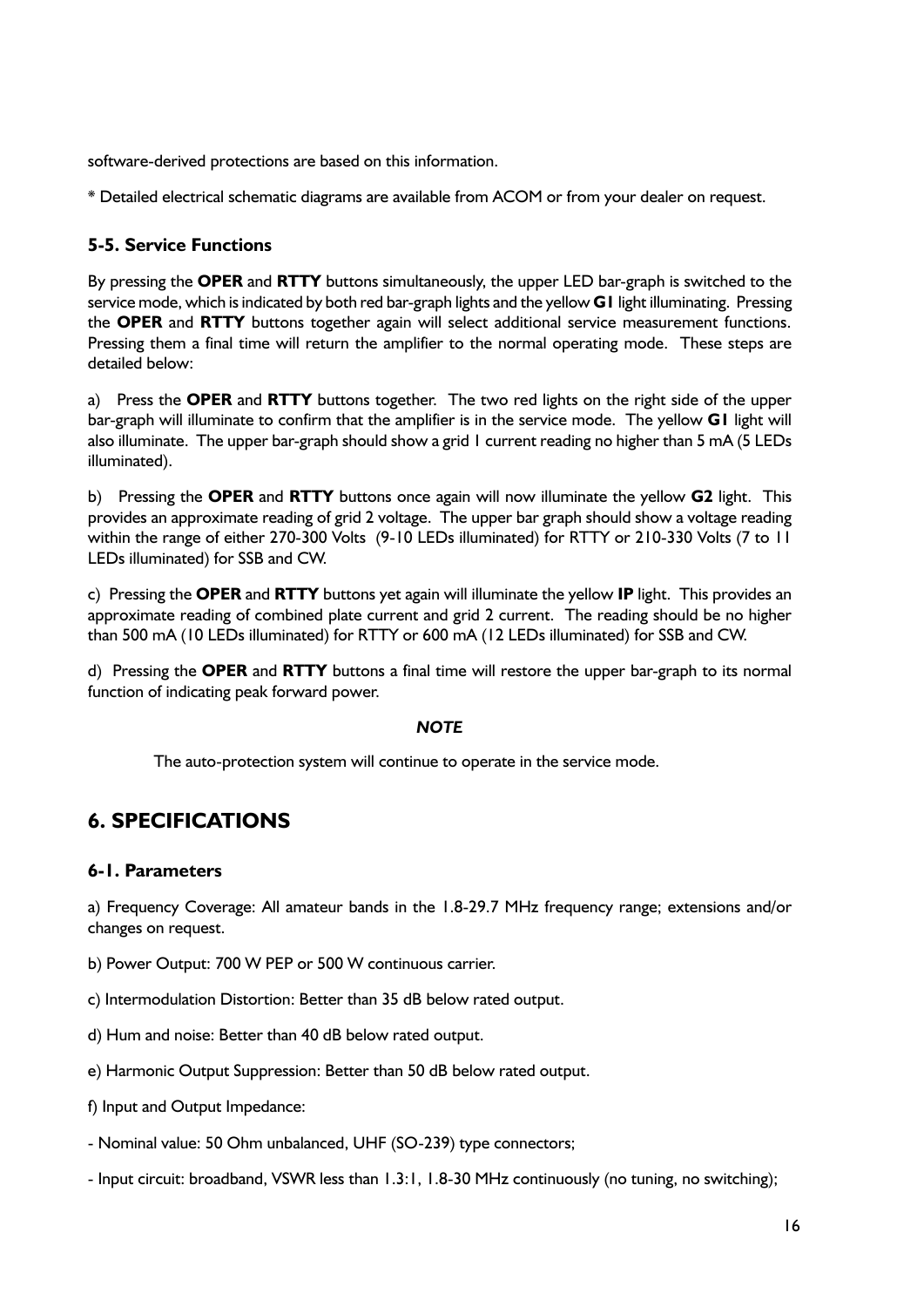- Bypass path: VSWR less than 1.1:1, 1.8-30 MHz continuously, 200 W maximum;

- Output (antenna) impedance matching capability: VSWR up to 3:1 or higher.

g) RF Gain: 11dB typically, frequency response less than 1dB (50 to 70 W drive power for rated output).

h) Primary Power: 85-132 V/170-264 V ac (100, 110, 120, 200, 210, 220, 230 & 240 V nominal taps), +10% -15% tol.), 50-60 Hz, single phase, 1200 VA.

i) Complies with CE safety and electromagnetic compatibility requirements as well as FCC-regulations (10 & 12 m band locks provided).

j) Size & Weight (operating): WxDxH: 402x315x166 mm, 16 kg (15.83x12.4x6.5 inches, 35.3 Lbs).

k) Operating environments:

- Temperature range: 0 to +50 degrees Celsius;

- Humidity: up to 95%  $@ + 35$  degrees Celsius.

- Height: up to 3000 m above sea level without output deterioration.

### **6-2. Functions**

a) Antenna Impedance Matching Process: aided by a plate-load True Resistance Indicator (TRI).

b) Two antenna outputs selectable by a button on the front panel.

c) Protections:

- Cover interlock for operator's safety;

- Inrush power-on current limited to the nominal consumption;

- Control grid, screen grid, and plate currents;

- T/R sequencing;

- Antenna relay contacts, including RF power induced in antenna from another nearby transmitter;

- Antenna matching quality;

- Reflected power.

d) LED bar-graphs for forward peak power and reflected power.

e) Service visualization of grid 1 DC current, grid 2 DC voltage, and plate DC current.

f) Tube: a single Svetlana 4CX800A (GU74B) high-performance ceramic-metal tetrode with plate dissipation of 800 W, grid driven, forced air-cooling.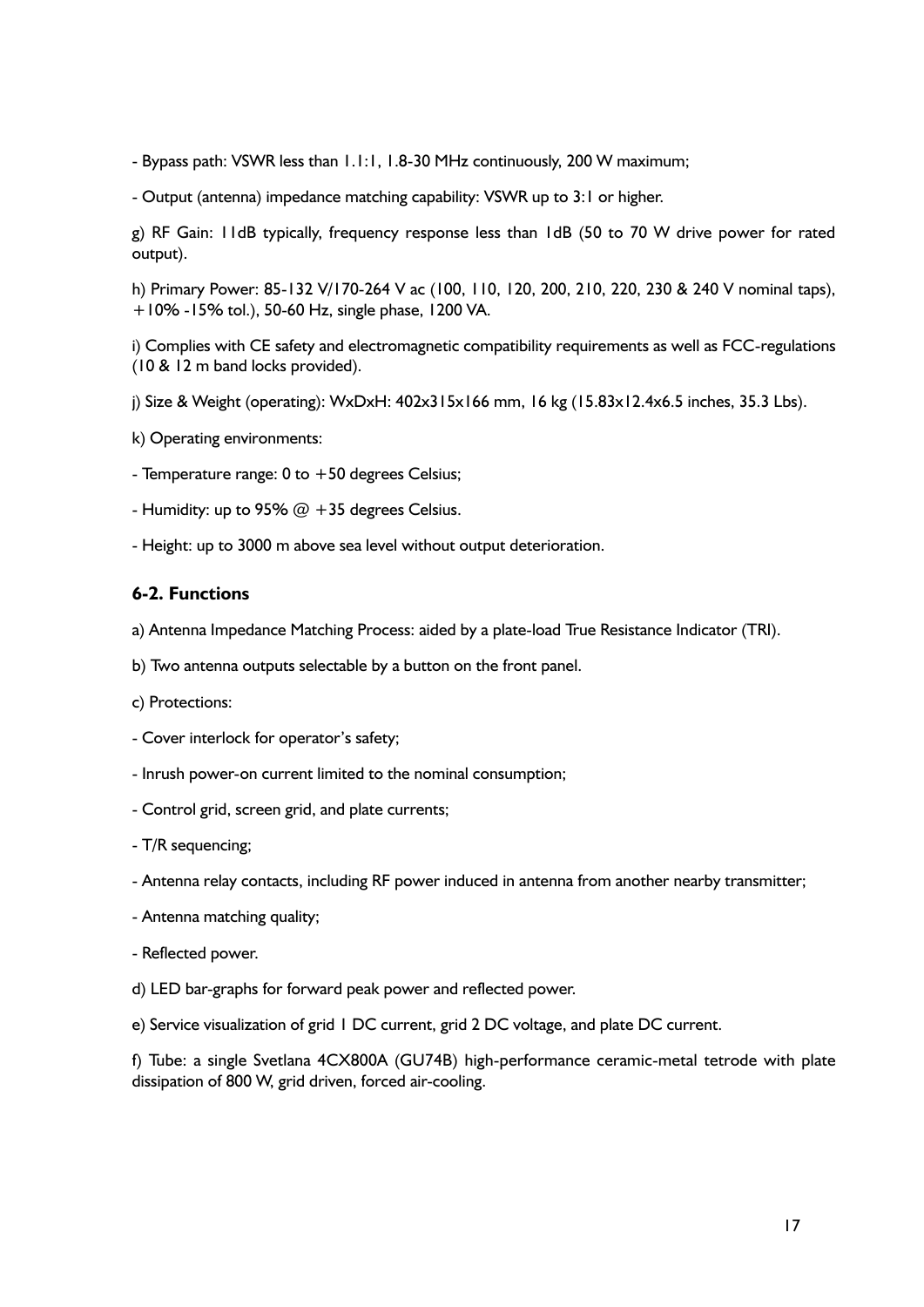### **6-3. Storage and Shipment**

### *CAUTION*

Should it be necessary to ship the amplifier, use the original packing as described below.

Switch off the amplifier, pull the line (mains) plug out of the outlet, disconnect all cables from the rear panel of the amplifier (remove the ground connection the last), and then pack the amplifier in its original carton.

a) Acceptable storage environment: The amplifier may be kept packed in a dry, ventilated and unheated location (with no chemically active substances such as acids or alkalis) within the following environment ranges:

- Temperature range: -40 to  $+70$  degrees Celsius
- Humidity: up to 75%  $@ + 35$  degrees Celsius.

b) Shipping Size and Weight: WxDxH: 535x445x270 mm, 19 kg (21x17.5x10.6 inches, 41.9 Lbs).

c) All types of transportation may be used, including storage in an aircraft baggage compartment at up to 12000 meters above sea level.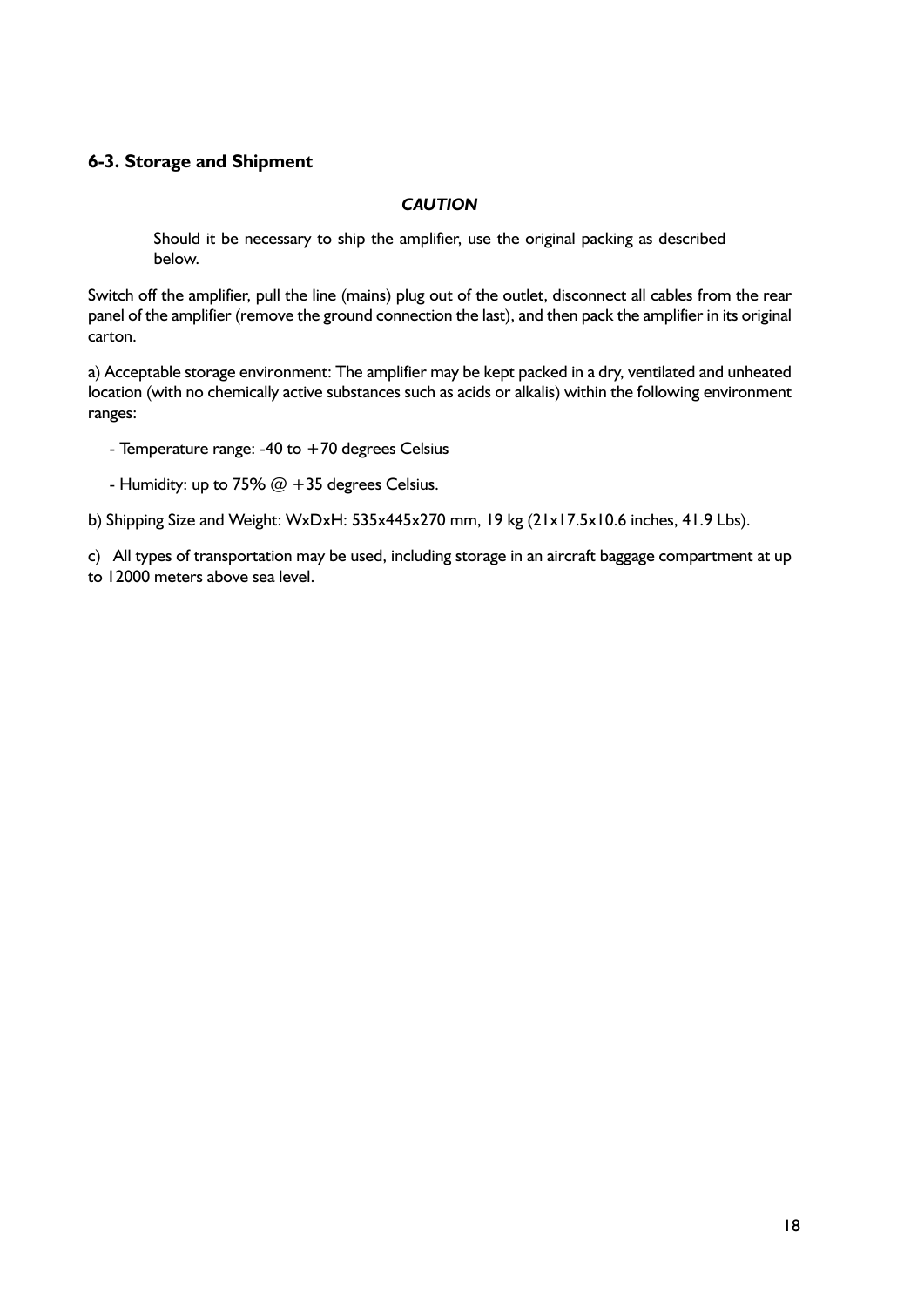### **ACOM Ltd.**

Blvd. Nikola Mushanov 151 1330 Sofia, Bulgaria phone: +359 2 920 97 80<br>fax: +359 2 920 96 56 +359 2 920 96 56 e-mail: acom@acom-bg.com acom@mail.orbitel.bg www.acom-bg.com

March 2016<br>Printed in Bulgaria